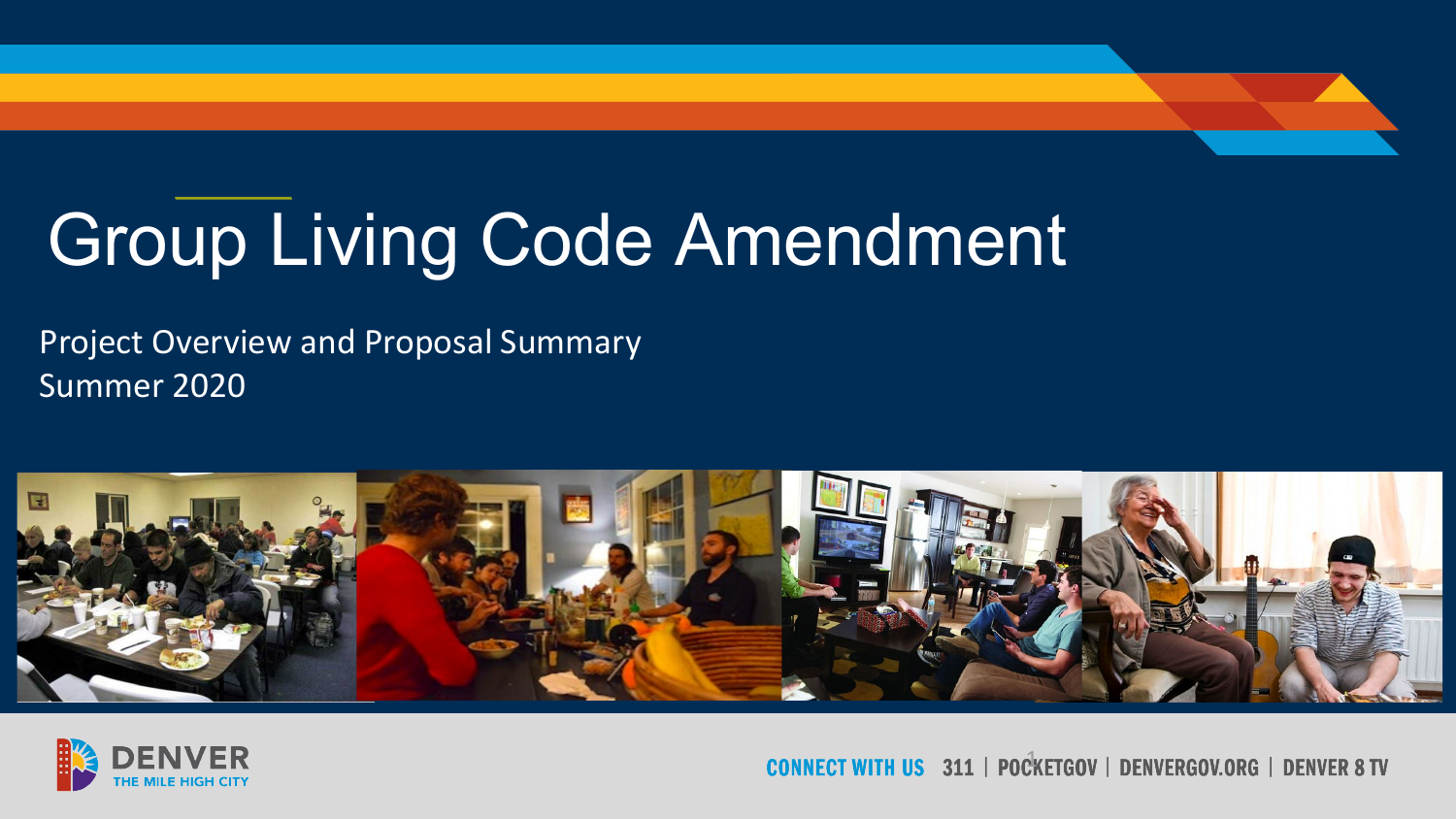## What is this project about?

o Implementing Adopted City Goals<br>
√ Equitable, affordable and inclusive housing for all

## o **Addressing identified problems with the Denver Zoning Code**<br>
√ Outdated or unclear language<br>
√ Regulations that prohibit needed residential care facilities

- 
- or keep people from seeking flexible housing options
- Unpredictable permitting and notification requirements

o Emergent Needs<br>
↓ The issues being addressed by this project have become even more urgent in the wake of the pandemic, job losses that are leading to a wave of evictions, the forthcoming loss of our existing community corrections resources, and our country's long -overdue awakening to issues of equity.



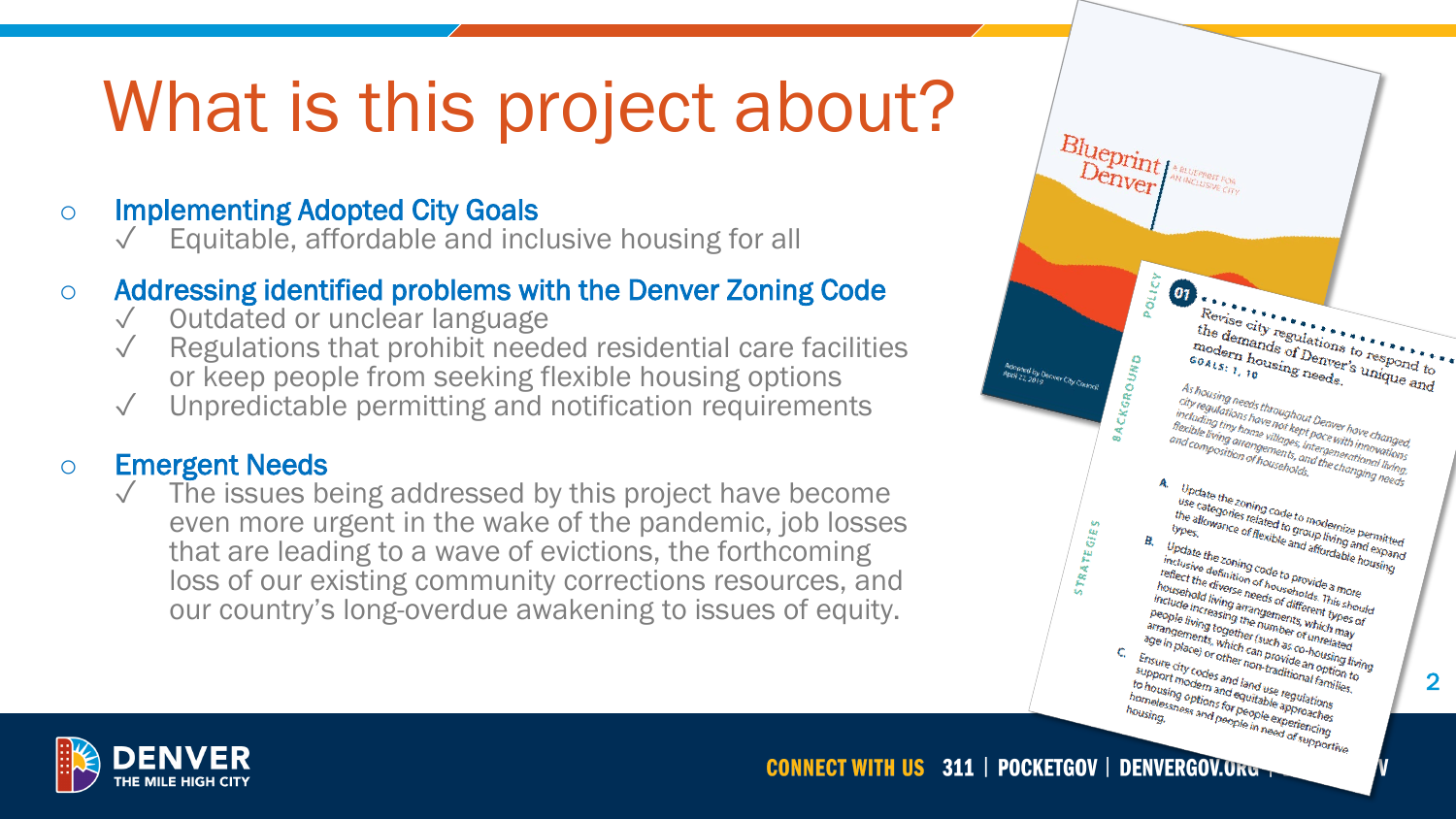# At a Glance: Proposed Household Regulations

- Permit up to 5 unrelated adults and any number of relatives to each to live as a household in any dwelling unit (house, apartment, etc.).
- Allow additional unrelated adults for every 200 additional feet of finished floor area in dwelling units with over 1,600 square feet.
- Cap maximum at 10 unrelated adults in houses 2,600 square feet or larger.
- Establish new off-street parking requirement for single-unit uses in lower-intensity residential areas for dwelling units with 6 or more adults.
- Prohibit commercial, rent-by-the-room scenarios in Single-Unit, Two-Unit and Row-House zone districts by specifying that all residents shall have jointly chosen to occupy the entire home and live as a non-profit housekeeping unit.
- Ensure safety with existing building and fire code requirements:
	- o Interconnected smoke alarms required for all houses.
	- o Building Code requires fire suppression (sprinklers) for houses with more than 10 occupants.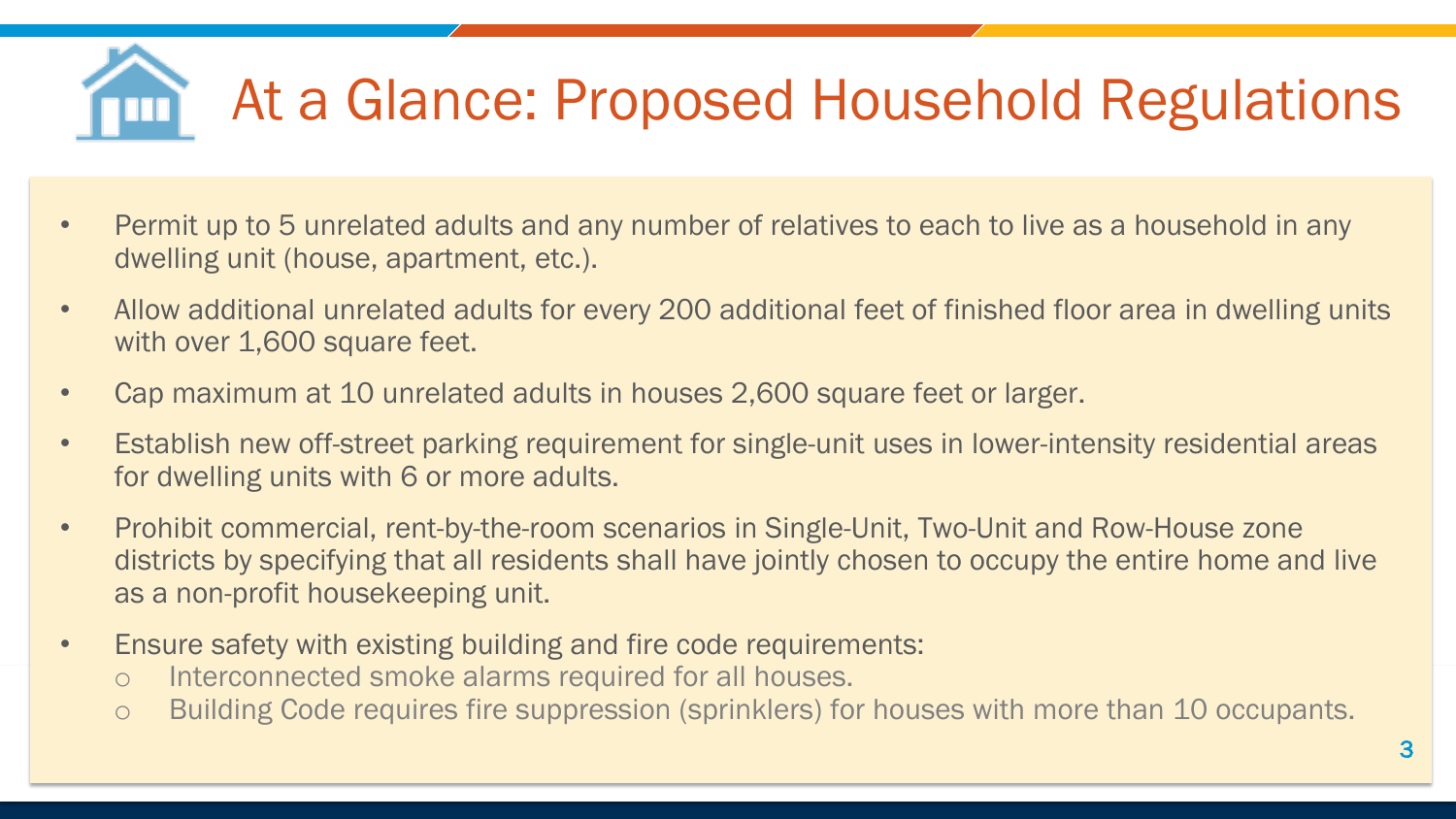## What other regulations apply?

The Denver Building and Fire Code (*link*) sets forth safety requirements like:

- Safe entry and escape from sleeping areas (such as "egress" windows in basement bedrooms.
- Interconnected alarms that "talk" to each other, alerting residents in all rooms of a fire.
- Fire suppression (such as sprinkler systems) in households with more than 10 adults.
- Structural standards to protect safety

The Denver Rules and Regulations for Housing ([link\)](https://www.denvergov.org/content/dam/denvergov/Portals/771/documents/PHI/HFHH/Residential-Housing-Regulation.pdf) sets forth minimum standards for housing:

- Basic requirements of all housing (kitchens, bathrooms, etc.)
- Standards for ventilation, drainage and plumbing

The Denver Revised Municipal Code (*link* to Ch. 27, the Housing Code) provides additional standards and establishes policies and authority for enforcement:

- Maintenance responsibilities of owners and occupants
- Procedures for enforcement and remediation of unfit dwellings
- Regulations and enforcement procedures for excessive noise and other nuisance issues
- Regulations about use of public right-of-way, such as public streets



4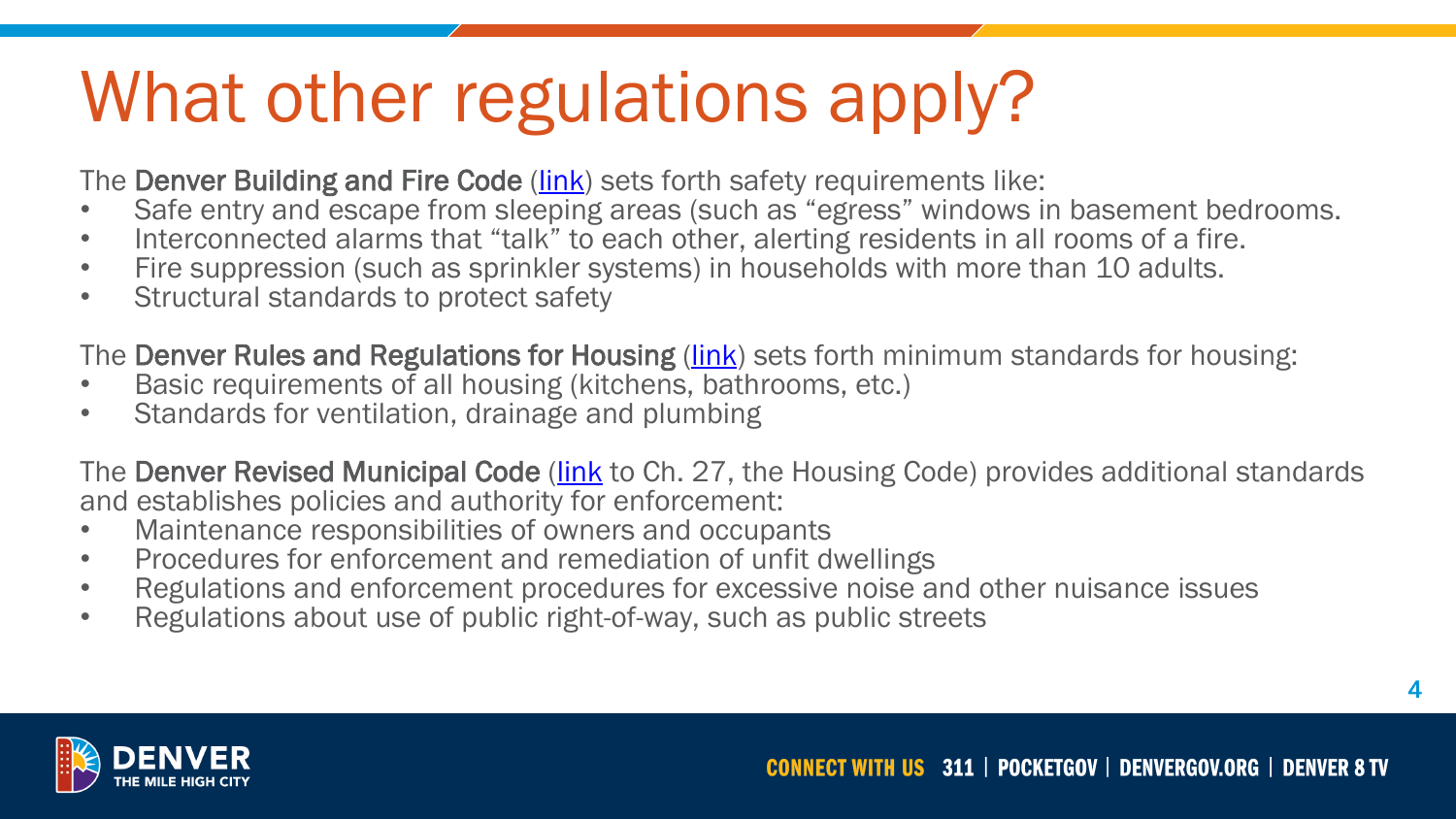## At a Glance: Proposed Congregate Living Regulations

- Congregate Living would be defined as any use where residents don't live in a self-contained dwelling unit, or who live in a conventional dwelling unit but do not have access to the entire dwelling, are on separate leases or exceed the number of adults permitted in a Household. Residents are not required to seek care or services as a condition of residency.
- This use includes, but is not limited to:
	- o Rooming and boarding houses
	- o Dormitories and other student housing
	- o Tiny Home Villages
	- o Single-room occupancy (SRO) housing
- As is currently the case for Rooming and Boarding Houses, dormitories and other uses currently identified in the code, Congregate Living would be permitted in zone districts that allow higher-intensity multi-unit housing, including:
	- o Multi-Unit (MU)
	- o Mixed Use (MX)
	- o Main Street (MS)
	- o Campus (CMP)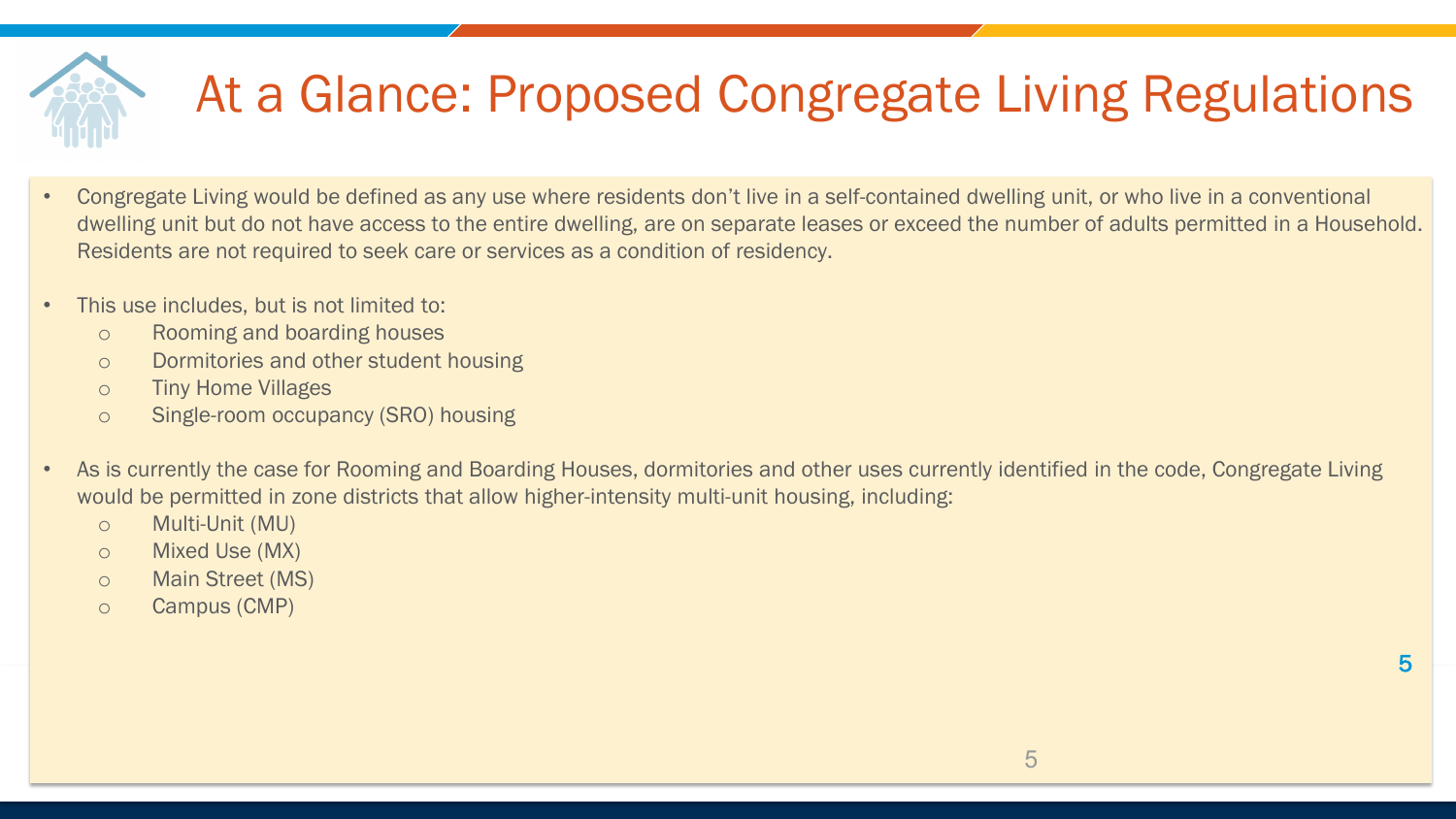## What other regulations apply?

All Residential Care facilities require a review by Denver Building and Fire staff to ensure adequate access and emergency exit routes are provided, kitchens meet standards for safety and fire prevention/suppression and that adequate facilities, such as bathrooms and showers, are available for guests.

- 
- 
- 
- **Denver Building and Fire Code** (*link*) sets forth facility and safety requirements like:<br>
 Safe entry and escape from sleeping areas<br>
 Interconnected alarms that "talk" to each other, alerting residents in all rooms of
- Structural standards to protect safety

- Denver Rules and Regulations for Housing [\(link](https://www.denvergov.org/content/dam/denvergov/Portals/771/documents/PHI/HFHH/Residential-Housing-Regulation.pdf)):<br>• Basic requirements of all housing (kitchens, bathrooms, etc.)<br>• Standards for ventilation, drainage and plumbing
- 

### Denver Revised Municipal Code

- Housing Code (*link* to Ch. 27, the Housing Code):
	- o Maintenance responsibilities of owners and occupants<br>
	o Procedures for enforcement and remediation of unfit dwellings.
	-
- $\circ$  Procedures for enforcement and remediation of unfit dwellings.<br>**Boarding home regulations** and licensing requirements [\(link](https://library.municode.com/co/denver/codes/code_of_ordinances?nodeId=TITIIREMUCO_CH26BOHOPECABOHONOREFATRSUOF) to Ch. 26, boarding home and halfway house regulations):
	- o Rules and regulations for Residential Care and Congregate Living uses like boarding houses, Assisted Living, etc. 6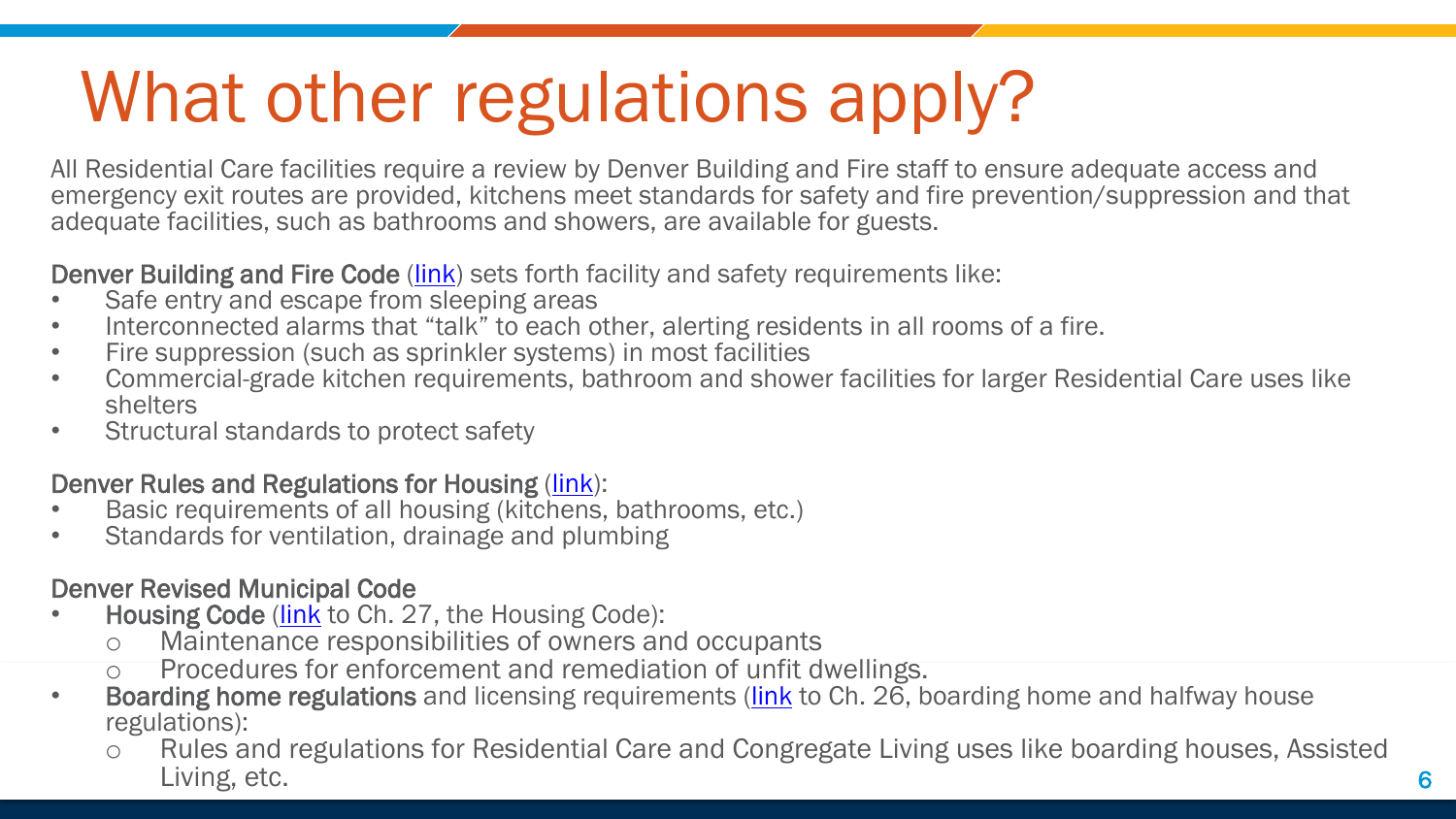### At a Glance: Proposed Residential Care Regulations

| <b>Resid. Care Size</b>                   | <b>Type 1</b>                                                                    | <b>Type 2</b>                                                                                                                                                                                         | <b>Type 3</b>                                                                                                                                                                                                                                                                                                                | <b>Type 4</b>                                                                                                                                                                                                                                                                   |
|-------------------------------------------|----------------------------------------------------------------------------------|-------------------------------------------------------------------------------------------------------------------------------------------------------------------------------------------------------|------------------------------------------------------------------------------------------------------------------------------------------------------------------------------------------------------------------------------------------------------------------------------------------------------------------------------|---------------------------------------------------------------------------------------------------------------------------------------------------------------------------------------------------------------------------------------------------------------------------------|
| <b>Number of Guests</b>                   | 10 or fewer (365<br>days/year) or up to<br>100 for no more<br>than 130 days/year | 11-40                                                                                                                                                                                                 | 41-100                                                                                                                                                                                                                                                                                                                       | $101+$                                                                                                                                                                                                                                                                          |
| Minimum Lot Size                          | <b>NA</b>                                                                        | 12,000 square feet                                                                                                                                                                                    | <b>NA</b>                                                                                                                                                                                                                                                                                                                    | <b>NA</b>                                                                                                                                                                                                                                                                       |
| <b>Permitted Zone</b><br><b>Districts</b> | All districts that<br>permit<br>residential uses                                 | All districts that permit<br>residential uses                                                                                                                                                         | Higher-intensity zone districts that<br>$\bullet$<br>permit apartments, commercial uses,<br>etc.<br>Not permitted in single-unit, two-unit<br>or rowhome districts                                                                                                                                                           | Highest-intensity zone districts that permit<br>$\bullet$ .<br>apartments, commercial uses, etc.<br>Not permitted in single-unit, two-unit or<br>$\bullet$<br>rowhome districts, or in lower-intensity<br>multi-unit districts                                                  |
| <b>Spacing Requirements</b>               | <b>NA</b>                                                                        | 1,200' between facilities<br>$\bullet$<br>in single-unit, two-unit<br>and rowhome districts<br>when lot has not<br>previously been used for<br>a Civic, Public or<br><b>Institutional Primary Use</b> | 1,200' between Type 3 and Type 4<br>$\bullet$ .<br>facilities in medium-intensity districts<br>like multi-unit.<br>600' between Type 3 and Type 4<br>$\bullet$<br>facilities in high-intensity districts like<br><b>Urban Center</b><br>400' between Type 3 and Type 4<br>$\bullet$<br>facilities in some Downtown districts | 1,200' between Type 3 and Type 4 in<br>$\bullet$ .<br>medium-intensity districts like multi-unit.<br>600' between Type 3 and Type 4 in high-<br>$\bullet$<br>intensity districts like Urban Center<br>400' between Type 3 and Type 4 in some<br>$\bullet$<br>Downtown districts |
| <b>Density Requirements</b>               | <b>NA</b>                                                                        | <b>NA</b>                                                                                                                                                                                             | <b>NA</b>                                                                                                                                                                                                                                                                                                                    | No more than 3 Type 3 and Type 4 facilities<br>within 1 mile of a Large Residential Care<br>Facility                                                                                                                                                                            |
| Community<br><b>Information Meeting</b>   | Not required                                                                     | Required in SU, TU, RH<br>districts                                                                                                                                                                   | Required                                                                                                                                                                                                                                                                                                                     | Required<br>$\overline{7}$                                                                                                                                                                                                                                                      |